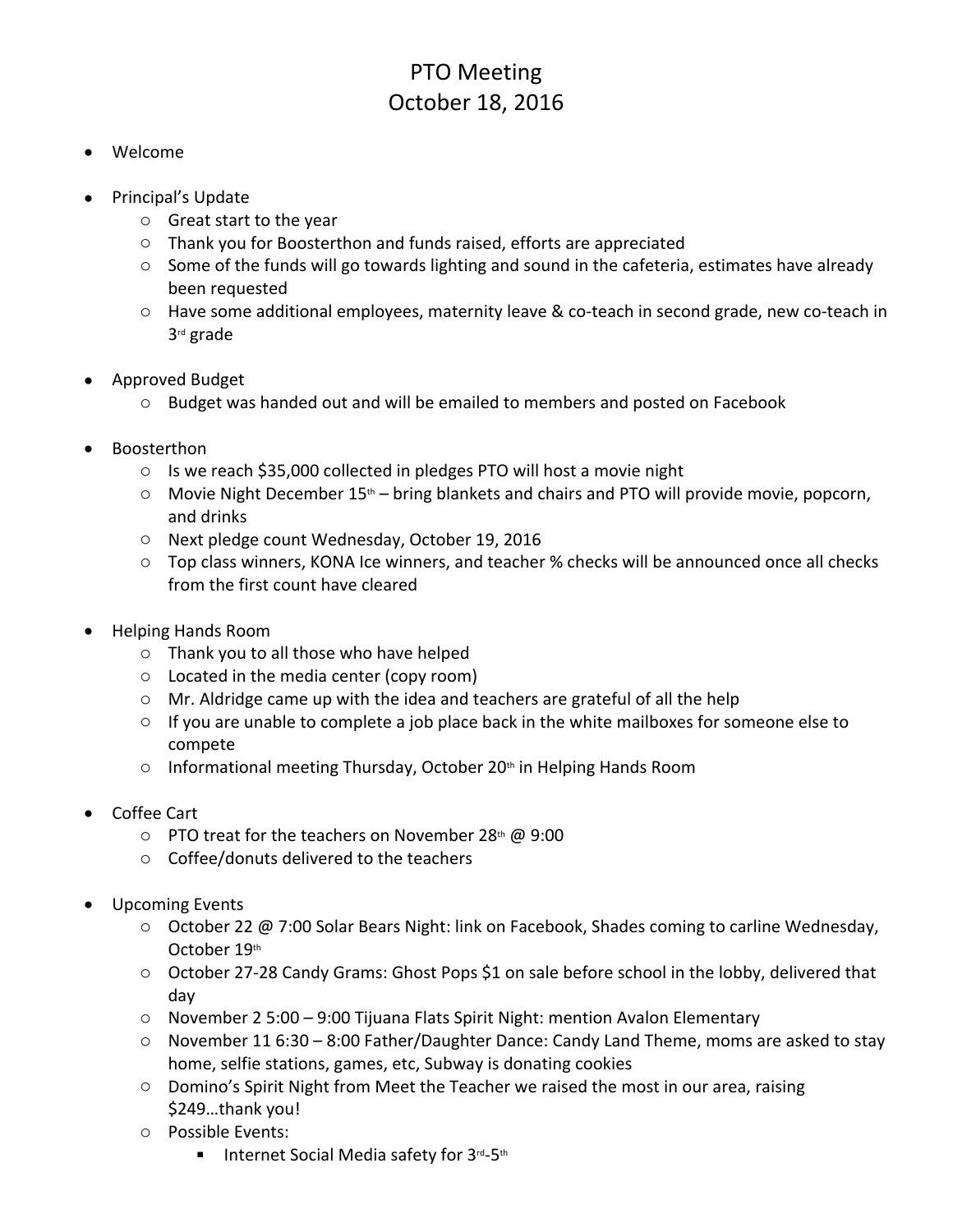- **ProKids Character Education for K-2<sup>nd</sup>**
- **Both programs include a Family Night for the entire school, and then a program for the** students the following day at school
- Volunteer Sign-Ups
	- o Going out this week
	- o Mother/Son Event
	- o Carnival/Silent Auction will be broken into subcommittees, Jennifer Englert Chair
- Misc
	- o Possible quarterly Newsletter with SAC or Monthly section in Mr. Aldridge's Newsletter from PTO
- Next meeting Tuesday, January  $17<sup>th</sup>$  @ 9:30am in the school cafeteria